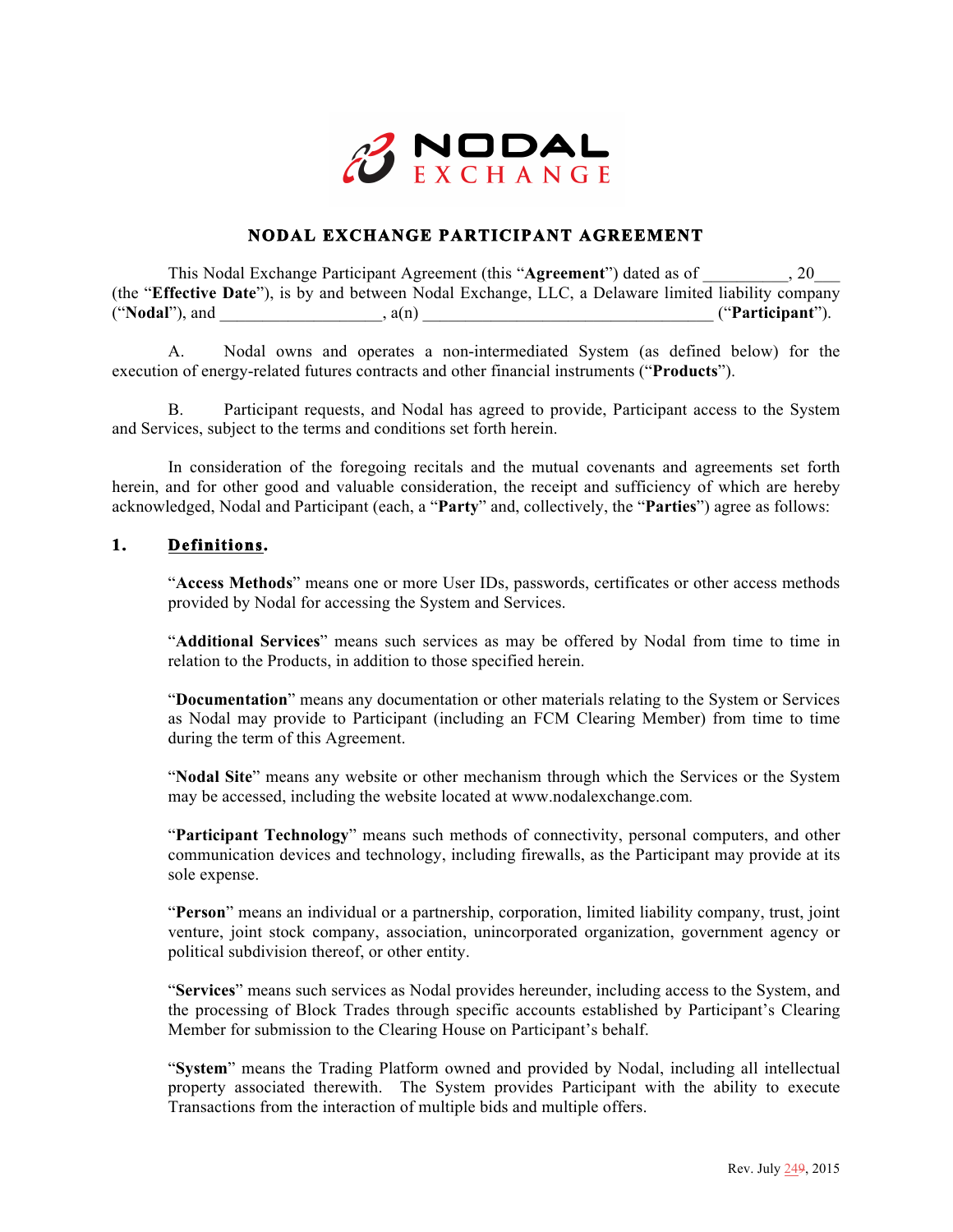Capitalized terms used, but not otherwise defined, in this Agreement have the meaning ascribed to such terms in the Nodal Exchange Rulebook ("**Rules**").

# **2. Exchange Services.**

2.1 System and Services. Subject to the terms and conditions of this Agreement, Nodal hereby grants to Participant, for the term hereof, a non-exclusive, non-transferable, revocable right to access the System or Documentation, and to utilize any Services, through such procedures as Nodal may designate from time to time during the term of this Agreement, to trade as principal. Nodal reserves the right, in its sole discretion, to modify or change the System or Services at any time. As used in this Agreement, "System" and "Services" shall include any and all modifications thereof as Nodal may make available under this Agreement. Nodal shall provide Participant with written notice of any material changes to the System or Services that Nodal believes are reasonably likely to affect Participant's use of the System or Services by posting such notice on the Nodal Site, by e-mail or by such other means as are permitted by **Section 14** hereof.

2.2 Jurisdiction; Compliance with Rules. Participant consents, on behalf of itself and its Authorized Users, to the jurisdiction of Nodal as set out in the Rules. Participant will comply with and be subject to, and shall cause its Authorized Users to comply with and be subject to, and agrees that Nodal shall have all of the rights and remedies set forth in, the Rules, which shall be part of the terms and conditions of every Transaction to which Participant is a Party. Participant shall continue to be subject to Nodal's jurisdiction and to be bound by the Rules as to Transactions and as to all matters involving Participant, in either case occurring while the undersigned was a Participant.

2.3 Access Methods. Nodal shall provide to Participant, through such Participant's Account Administrator(s), Access Methods for use by Participant's Authorized Users. Participant shall notify Nodal of any change of Authorized Users or Account Administrators in accordance with the Rules. Participant shall not divulge, and shall not permit any other Person to divulge, any Access Methods to any Person other than an Account Administrator or an Authorized User. Participant is and shall remain fully responsible for (i) maintaining the confidentiality of Participant's Access Methods, (ii) controlling and monitoring any use of any such Access Methods, (iii) all Transactions and other activities that occur through use of such Access Methods, and all charges resulting therefrom, whether or not such use is authorized by Participant, except to the extent that such unauthorized use is proximately caused by Nodal's willful misconduct or negligence, and (iv) notifying Nodal immediately of any unauthorized use of Participant's Access Methods or any other known or suspected breach of security relative to the System or the Services.

2.4 Connectivity. Participant shall be solely responsible for all costs and expenses associated with Participant's access to and use of the System and Services. Without limiting the generality of the foregoing, Participant shall access the Services through the Nodal Site using Participant Technology. All such Participant Technology used to access the Services shall conform to any and all specifications therefor as Nodal may prescribe from time to time.

2.5 Restrictions on Use. Without Nodal's prior written consent, except as otherwise expressly permitted under this Agreement, Participant shall not, and shall not permit any other Person to: (i) modify, reverse engineer, decompile, disassemble the System, the Services or other Nodal Property (as defined below) or create derivative works based on any Nodal Property; (ii) distribute, disclose, or otherwise furnish any Nodal Property (as defined below), including non-public pricing data from the System or Services, to any Person or for purposes of constructing or calculating the value of any index or indexed Products; (iii) reproduce, copy, display, access, download, print, store, transfer, assign, sell, lease, license, distribute or otherwise commercially exploit, or make available to any third party, the Services,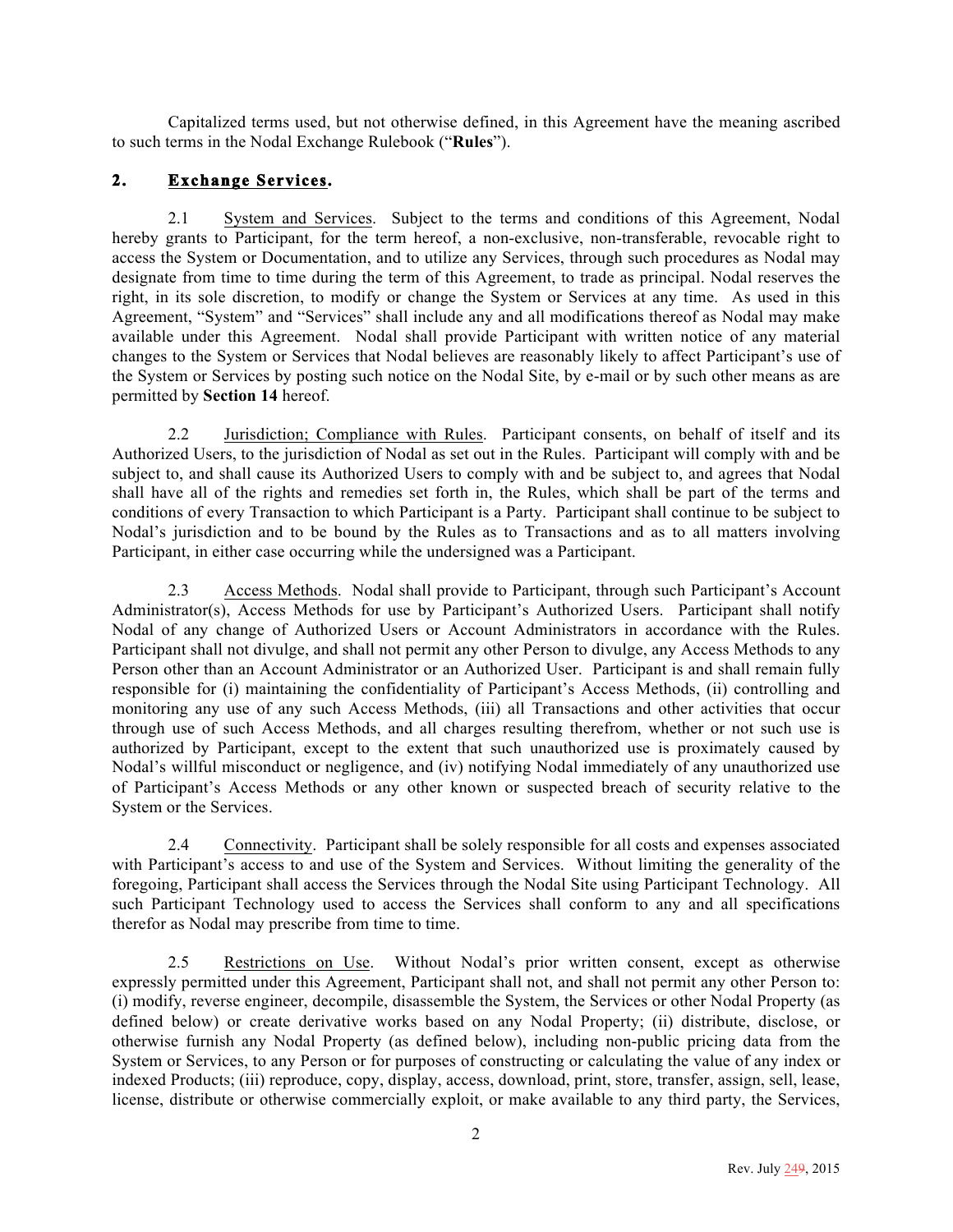the System or other Nodal Property; (iv) remove or deface any notice of confidentiality or any trademark or other indicia of ownership that may be contained on or displayed through the System or the Services; (v) create any hyperlinks to password-protected portions of the Nodal Site, or frame or mirror any content contained in or accessible through, the Nodal Site, the Services or the System; (vi) misstate or omit information that Participant provides or is required to provide Nodal or to other users of the System or the Services; (vii) manipulate or attempt to manipulate prices, including by disseminating inaccurate information, reporting false transactions, posting bids or offers that are not bona fide, entering into or offering to enter into Transactions solely for the purpose of effecting prices, or otherwise performing any act designed or intended to manipulate prices; (viii) use the Services or the System to further any unlawful purpose or to otherwise undertake any activities that reasonably can be expected to be harmful to or otherwise interfere with the Services or the System, the use thereof by any other user, or any system, network or equipment of Nodal or any third party, including (a) intercepting or attempting to intercept any material transmitted over the System or the Services, (b) sending, either directly or by relaying, transmissions with the intent to impose a disproportionately large load on the System or the Services or otherwise impede the operation or other use of the System or Services, (c) posting or transmitting through the Services or the System information or material that infringes or otherwise violates any copyright, patent, trademark, trade secret or other proprietary right, or contains or embodies a virus, worm, Trojan horse or other contaminating or destructive feature, and (d) violating or attempting to violate the security of the System or the Services or interfere or attempt to interfere with Nodal's systems, networks, authentication measures, servers or equipment; or (ix) otherwise act in any manner detrimental to the interests, welfare or integrity of the System or Services, other Participants, or Nodal.

2.6 Suspension. Notwithstanding any provision of this Agreement or the Rules to the contrary, Nodal may, in its sole discretion, at any time, and with or without prior notice to Participant, modify the System or Services, or make certain Products temporarily or permanently unavailable, or temporarily or permanently suspend operation of the System or any Services or of access thereto by Participant or any of its Authorized Users.

2.7 Monitoring. Participant acknowledges and agrees that, in accordance with the provisions of the CEA and CFTC Regulations applicable to Nodal as a designated contract market, Participant and its Authorized Users will be subject Nodal's market surveillance program and monitoring of its and their access to, and utilization of, the System and Services.

# **3. Transactions.**

3.1 Authorization. Participant acknowledges and agrees that all instructions issued by Participant through its Access Methods, including instructions or orders entered through the System or Services as conveyed by Authorized Users, are duly authorized and binding, and Nodal shall have no duty to investigate the accuracy thereof or the authenticity of authority thereby authorized. Participant further accepts full responsibility for: (i) any Transaction entered into by Participant in accordance with the Rules and the rules of the Clearing House; (ii) any use of the System or the Services made by Participant, its Account Administrators or its Authorized Users; and (iii) any Transaction effected in the name of Participant, notwithstanding that such Transaction may have been entered into  $(x)$  as a result of a failure of security controls and/or credit controls; or  $(y)$  by an unknown or unauthorized user employing a User ID assigned to an Authorized User, provided, however, that Participant shall not be responsible for any Transaction arising out of Nodal's gross negligence or willful misconduct. Without limiting the generality of the foregoing, if an Authorized Broker submits Block Trades on Participant's behalf in connection with the use of Services, Participant represents and warrants that such Authorized Broker is authorized to act on Participant's behalf and instructs Nodal to comply with any instructions submitted by such Authorized Broker on behalf of Participant.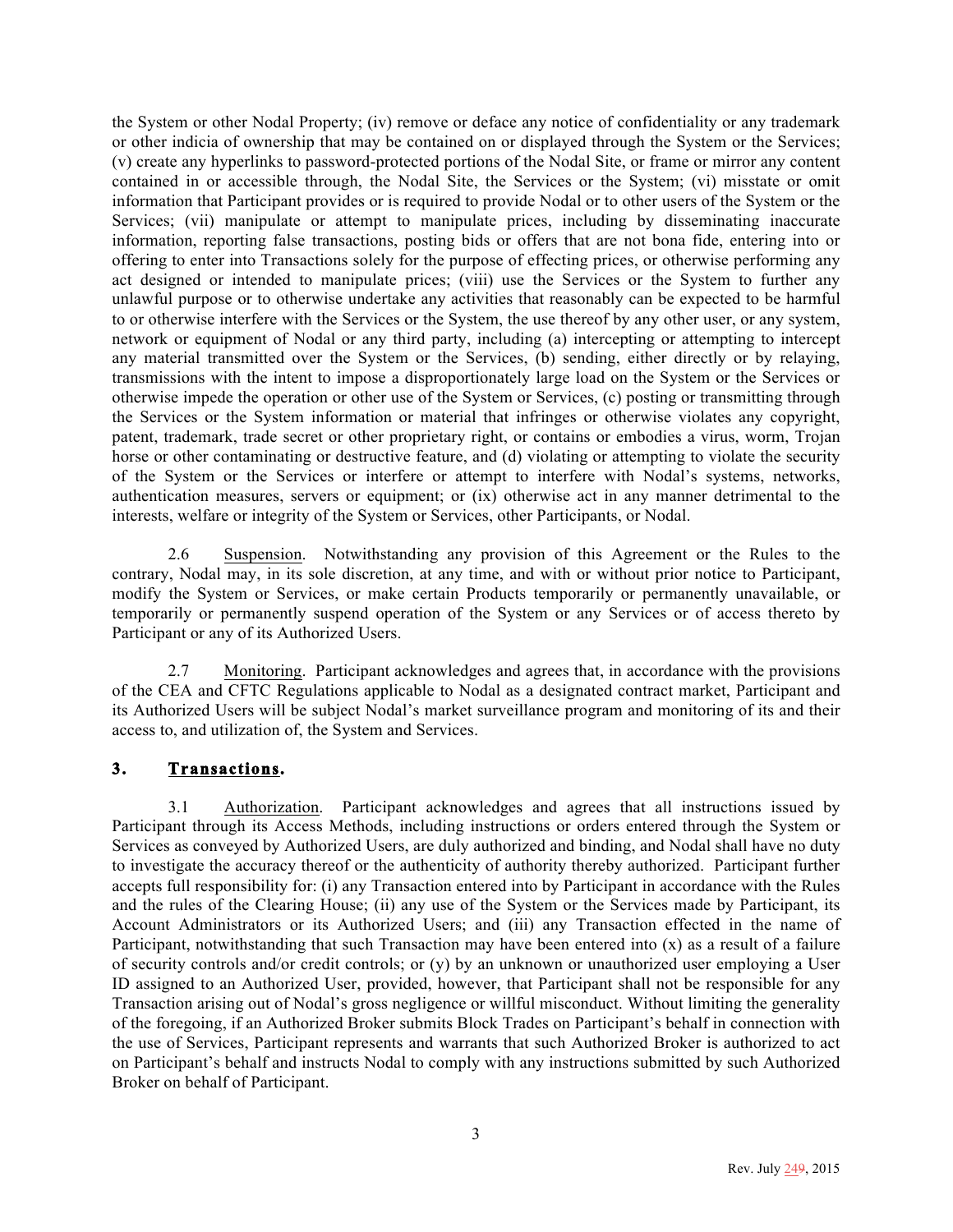3.2 Data Provided by Participant. Participant accepts sole responsibility (i) for the accuracy and adequacy of data entered into the System or Services by Participant or any other Person using Participant's Access Methods, and for all results obtained from use of the System or Services by Participant or any other Person using Participant's Access Methods; (ii) for implementing procedures external to the System or Services for reconstruction of data for purposes of re-entry in the event of a System or Services malfunction; and (iii) for implementation procedures external to the System or Services to enable Participant to comply with the Audit Trail requirements set out in the Rules. In the event Participant becomes aware of an error in Transaction data provided to Nodal or in any entry submitted through the System or Services by or on behalf of Participant, Participant shall promptly so notify Nodal; *provided, however*, that Participant shall be responsible for any such erroneous data or entry unless Nodal notifies Participant otherwise.

3.3 Settlement. Participant understands and agrees that all Transactions concluded on or through the System or Services are binding Transactions between Participant and its counterparty that must be settled between Participant and its counterparty in accordance with the rules of the Clearing House and, if applicable, Participant's agreements with its Clearing Member. In no event will Nodal be a counterparty, either directly or indirectly, to any posting or any Transaction or be responsible for delivery of or payment for any Product resulting from a Transaction. Participant agrees that executed Transactions shall be deemed to be "in writing" and to have been "signed" for all purposes and that all records of any such Transaction shall be deemed to be in "writing." Participant will not contest the legality, validity or enforceability of any Transaction based on the fact that such Transaction was effected electronically and expressly waives all rights it may have to assert any such claim.

# **4. Fees.**

4.1 Exchange Fees. Participant shall, upon the execution of a Transaction, pay to Nodal fees in accordance with such service and pricing schedules as are determined by Nodal from time to time and posted on the Nodal Site (the "**Exchange Fees**").

4.2 Payment. The Clearing House shall, on Nodal's behalf, submit to Participant or to Participant's Clearing Member (as applicable), a monthly invoice setting forth any and all Exchange Fees, including any other applicable charges or taxes.

4.3 Taxes. Participant shall be responsible for any and all taxes, levies, duties or similar charges, however designated, that may be assessed by any international, federal, state, municipal or other jurisdiction, however designated, arising out of Transactions made by or on behalf of Participant or otherwise arising out of Participant's use of the Services, other than any such taxes assessed or levied on Nodal in respect of income earned by Nodal.

# **5. Term and Termination.**

5.1 Term; Termination. The term of this Agreement shall commence upon the Effective Date and shall continue until and unless this Agreement is terminated by either Party, for any or no reason, upon thirty (30) days written notice to the other Party. In addition, Nodal may terminate this Agreement immediately upon written notice to Participant if (i) Participant commits a breach of any of its material obligations under this Agreement or violation of the Rules; or (ii) a change in law or actual or threatened legal action materially impairs the ability of Nodal to perform its obligations hereunder. Participant's right to access the System or Services shall cease immediately upon termination of this Agreement. Notwithstanding the foregoing, this Agreement will remain in effect with respect to any Transactions that were effected prior to the effective date of termination of this Agreement.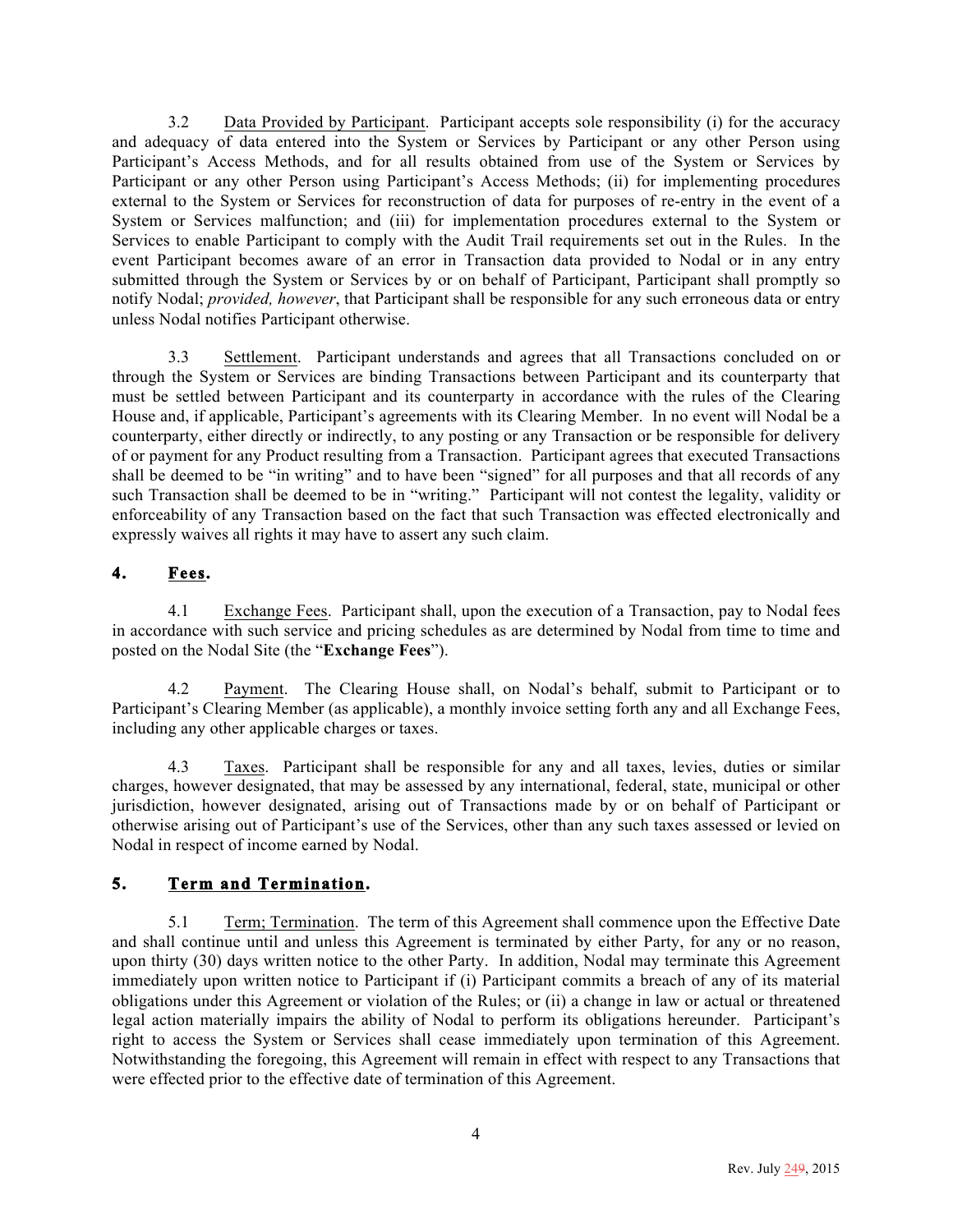5.2 Consequences of Termination. Upon termination of this Agreement for any reason, Participant shall (i) cease immediately all uses of the Services, the System and any Access Methods provided to Participant hereunder, (ii) upon request by Nodal, destroy or return to Nodal all tangible materials (and all copies thereof) provided by Nodal (or its third party service providers) hereunder, and, in the case of electronic records, destroy all such records to the extent reasonably feasible, and (iii) upon request by Nodal, certify in writing to Nodal that such materials have been destroyed or returned and no portion thereof remain in Participant's possession or control. Notwithstanding the foregoing, (a) in the event retention of the materials and records described in clause (ii) above is required by Applicable Law or regulation or by a self-regulatory body with competent jurisdiction over Participant, Participant agrees to continue to hold such materials and records as Confidential Information pursuant to **Section 6** hereof and to destroy or return such materials and records to Nodal in compliance with this **Section 5.2** once retention is no longer required, and (b) with respect to any electronic records of Participant not reasonably feasible to destroy, as described in clause (ii) above, Participant shall continue to hold such records as Confidential Information pursuant to Section 6 hereof. The termination of this Agreement for any reason will not affect the accrued rights of the Parties or the right of either Party to sue for damages arising from a breach of this Agreement. Notwithstanding the termination of this Agreement, Participant shall remain liable to pay Nodal all Exchange Fees (if any) due or accruing on or prior to the effective date of such termination. Those provisions of this Agreement which by their terms would reasonably be expected to survive beyond the effective date of termination of this Agreement, shall remain in full force and effect following the effective date of termination of this Agreement, including **Sections 2.5, 3.1, 3.2, 3.3, 4,** and **5** through **26**.

# **6. Confidentiality.**

6.1 Confidential Information. Any and all non-public information, in any form, obtained hereunder by either Party arising out of or related to the provision or use of the System, the Services, or other Nodal Property shall be deemed to be "**Confidential Information**." Without limiting the generality of the foregoing, Nodal's Confidential Information shall specifically include all source code of the System, and all trade secrets, processes, computer software and other proprietary data, research, information or documentation related thereto. Notwithstanding the foregoing, "Confidential Information" will not include any information that: (i) is in or becomes part of the public domain (other than by disclosure by the receiving Party or its directors, officers, employees, agents or contractors ("**Representatives**") in violation of this Agreement); (ii) was previously known to the receiving Party free of restriction; (iii) is independently developed by the receiving Party, without reference to the Confidential Information of the disclosing Party; or (iv) is lawfully obtained by the receiving Party from a third party having the right to furnish such information.

6.2 Nondisclosure. Each Party shall hold in strict confidence the Confidential Information of the other Party, shall use the same degree of care in protecting the confidentiality of the Confidential Information as it uses in protecting its own information of a similar type, and shall not disclose Confidential Information of the other Party to any third party or use Confidential Information of the other Party for any purpose not expressly permitted under this Agreement; *except that* a Party may disclose Confidential Information of the other Party solely to those of its Representatives who have a need to know such Confidential Information to facilitate performance of this Agreement. The receiving Party will inform its Representatives of the confidential nature of the Confidential Information, will be responsible for enforcing the terms of this Agreement as to its Representatives, and will take such action, legal or otherwise, as may be reasonably necessary to cause them to comply with the terms and conditions of this Agreement. Notwithstanding the foregoing, Confidential Information may be disclosed (i) by Nodal to the Clearing House and, if applicable, to Participant's Clearing Member; (ii) to the extent required by Applicable Law or regulation or the rules of a Self-Regulatory Organization of competent jurisdiction; (iii) by Nodal upon request by the CFTC or the Federal Energy Regulatory Commission; (iv)

5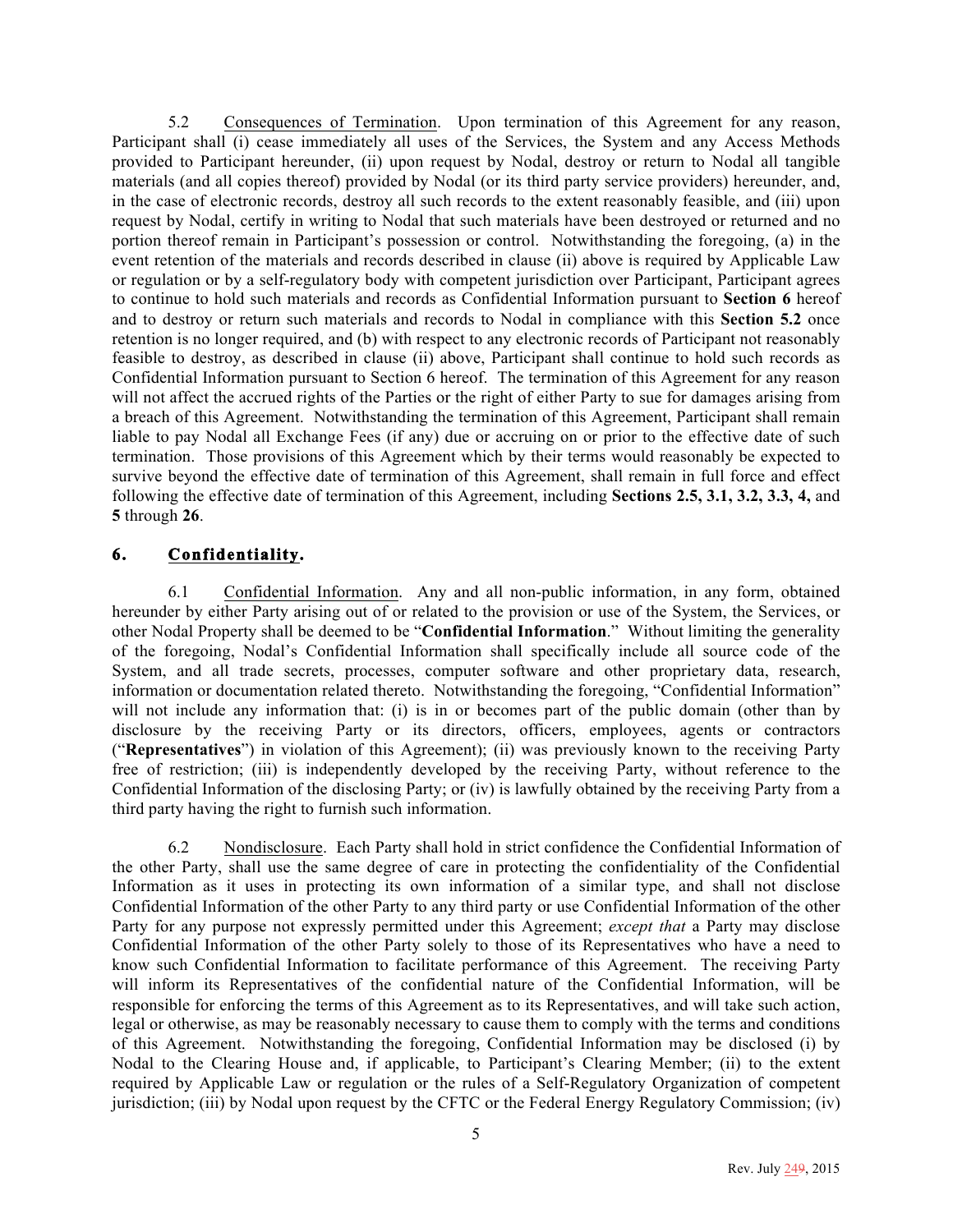by Participant upon request from any federal or state agency, any regulatory or self-regulatory body, or any other organization, in each case having competent jurisdiction over such Participant; and (v) pursuant to a subpoena or order of a court or legislative, regulatory or self-regulatory body of competent jurisdiction, provided that, in the case of clauses (iv) and (v) above, the disclosing Party shall, to the fullest extent permitted by law, immediately notify the other Party of such disclosure and cooperate with such Party to obtain appropriate confidential treatment of any Confidential Information to be so disclosed. Participant hereby releases Nodal from any and all liability by reason of disclosing such information.

# **7. Proprietary Rights.**

As between Nodal and Participant, Nodal shall own and retain ownership of all rights, title and interest in and to (i) all information, data and content, including all Transaction data submitted to Nodal, displayed or distributed through the System or Services or submitted to the Clearing House related to Transactions or Additional Services; (ii) the Services and the System (including the Nodal Site and all algorithms utilized by the System), and all underlying technology and all materials provided by Nodal (or its third party service providers) in connection therewith, (iii) all updates, modifications, enhancements and new versions to or of the foregoing, and all derivative works based thereon; and (iv) all copyrights, patents, trade secrets, database rights and other intellectual property associated with the foregoing (collectively, the "**Nodal Property**"). Participant hereby waives any and all challenges to, or claims or defenses regarding, (a) Nodal's rights in the System and the Services, and (b) Nodal's right to revoke the rights of access granted to Participant herein.

# **8. Warranties.**

8.1 Participant. Participant represents and warrants that: (i) it has the power and authority, corporate and otherwise, to execute and perform its obligations and exercise its rights under this Agreement, and all necessary action (corporate or otherwise) has been taken by Participant to enter into this Agreement; (ii) neither Participant nor any of its Authorized Users are subject to any trading prohibition by any Governmental Authority, whether under the CEA or otherwise, that could apply to Transactions; (iii) neither its execution of this Agreement nor the performance of its obligations or exercise of its rights under this Agreement will violate the Rules or any law, rule, regulation, order, tariff, rate filing or other agreement or obligation to which it is bound; (iv) there is no conflict or inconsistency between this Agreement or the Rules and Participant's approved tariffs and rate filings, if any, on file with any Governmental Authority; (v) it will enter into Transactions solely as principal; (vi) it will comply with, and will procure that its Account Administrators and Authorized Users comply with, the Rules and with all applicable laws, rules and regulations relative to its and their use of the Services, the System, and other Nodal Property, including any such laws, rules and regulations pertaining to export controls; (vii) Participant and each of its Authorized Users has all required regulatory approvals and registrations to utilize Nodal, or is qualified to do business in those states and other jurisdictions where its business requires such registration or qualification, and will remain so registered or qualified at all times when utilizing the System or the Services; (viii) Participant has reviewed and understands the Rules and the rules of the Clearing House; (ix) Participant is either a Clearing Member or has entered into an agreement with a Clearing Member in accordance with the Rules; (x) all information provided to Nodal in connection with Participant's application and the designation of Account Administrators and Authorized Users is and will at all times in the future be true, complete and accurate in all material respects; and (xi) for purposes of entering into Block Trades only, Participant is an Eligible Contract Participant. Participant shall immediately notify Nodal and cease all uses of the Services and the System if any of the foregoing representations or warranties ceases to be true.

8.2 Governmental Entities. If Participant is a governmental entity, Participant, in addition to the representations made in **Section 8.1**, represents and warrants to Nodal that: (i) it is an instrumentality,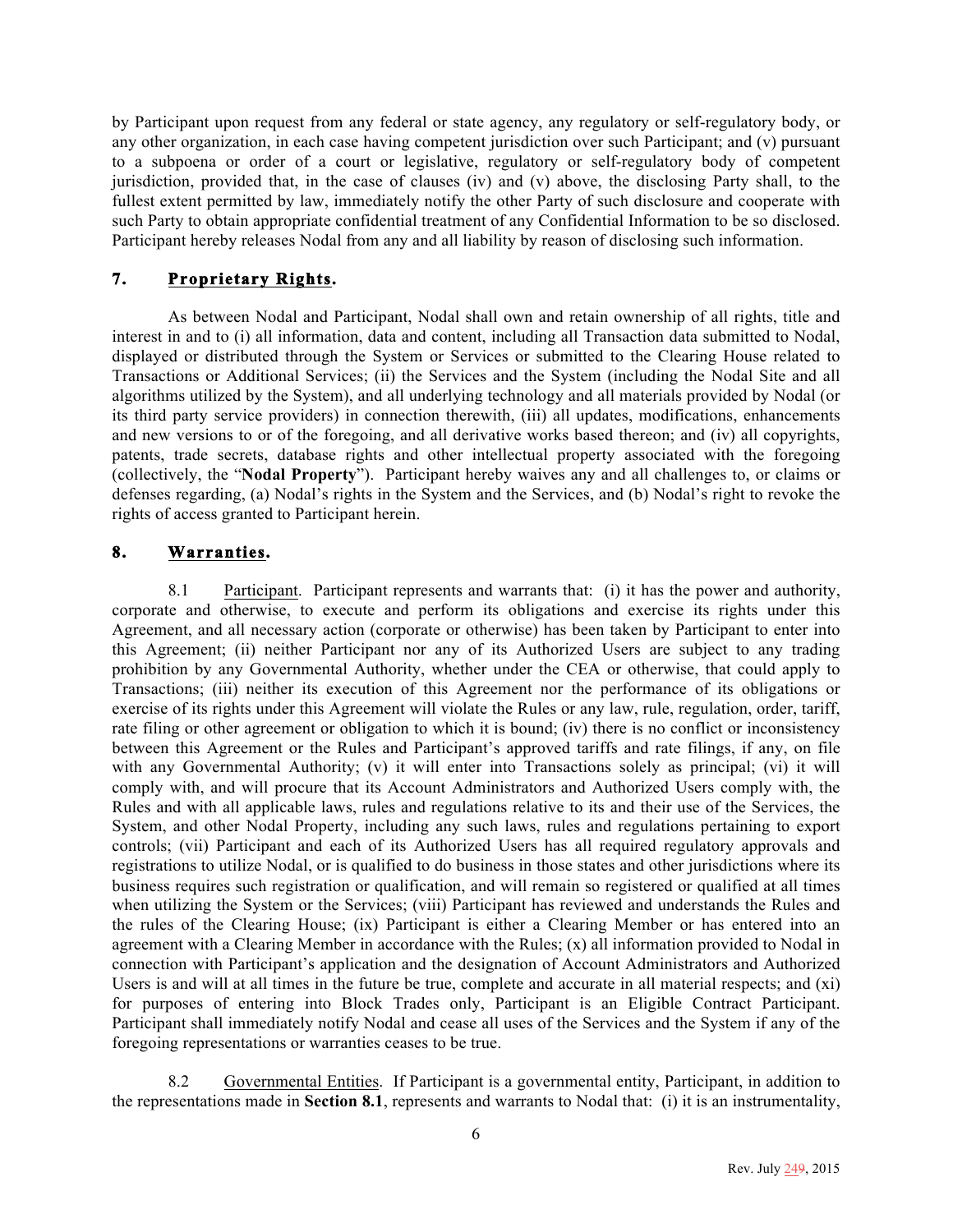agency or department of government of the United States or any state, or a political subdivision of a state; (ii) the execution and delivery by Participant of this Agreement and the performance of its obligations hereunder and under each Transaction, are in furtherance, and not in violation, of the municipal or other stated purposes for which Participant is organized pursuant to authorizing statutes, ordinances and orders; (iii) this Agreement and each Transaction do not constitute an investment or other act that is proscribed by the constitution, charter, law, rule, regulation, government code, constituent or governing instrument, resolution, guideline, ordinance, order, writ, judgment, decree, charge, or ruling to which Participant (or any of its officials in their respective capacities as such) or its property is subject; (iv) no authorizations, approvals or resolutions of the governing body or other authorized body of Participant limit or restrict in any regard the type, number, duration, quantity, price, or total value of Transactions to which Participant may be a party; and (v) Participant is not entitled to claim immunity on the grounds of sovereignty or other similar grounds with respect to itself or its revenues or assets (irrespective of their use or intended use) from (a) suit or arbitration, (b) jurisdiction of any court, (c) relief by way of injunction, order for specific performance or for recovery of property, (d) attachment of its assets (whether before or after judgment), or (e) execution or enforcement of any judgment or arbitration award to which it or its revenues or assets might otherwise be made subject to in any proceedings in the courts of any jurisdiction or in any arbitration and no such immunity (whether or not claimed) may be attributed to such Participant or its revenues or assets. Participant shall immediately notify Nodal and cease all uses of the Services and the System if any of the foregoing representations or warranties ceases to be true.

8.3 Nodal. Nodal represents and warrants that: (i) it has been designated as a contract market by the CFTC and maintains its designation as a contract market in accordance with the CEA and the CFTC Regulations promulgated thereunder; (ii) it has the power and authority, corporate and otherwise, to execute and perform this Agreement; and (iii) neither its execution of this Agreement nor its performance of this Agreement hereunder will violate any other law, rule, regulation, order or agreement or other obligation to which it is bound.

# **9. Disclaimer; Limitation of Liability.**

Participant acknowledges that its use of the System and Services is subject to the limited warranty and limitations on liability set forth in the Rules.

# **10. Indemnification.**

10.1 Nodal. Participant shall defend, indemnify and hold Nodal, its Affiliates, and the respective officers, directors, employees, agents, and representatives of Nodal and its Affiliates, *provided that* such Affiliates are not Nodal participants (collectively, "**Nodal Parties**"), harmless from and against all costs, claims, demands, losses, expenses and liabilities of any nature whatsoever (including reasonable attorney's fees) ("**Losses**") incurred or suffered by such Nodal Parties arising directly or indirectly out of, or in connection with, any third-party claim, demand, or cause of action (each, a "**Claim**") based upon or arising out of (i) use of the Services or the System, or any other information or materials provided by Nodal or accessible through the System or Services, by Participant or any other Person using any of Participant's Access Methods, whether or not authorized, except to the extent such Losses are proximately caused by the gross negligence or willful misconduct of Nodal; (ii) any act or omission of any Authorized Broker in connection with the use of the System or the Services; (iii) breach of any of Participant's obligations, representations, warranties or covenants under this Agreement; or (iv) Participant's gross negligence or willful misconduct. Notwithstanding the foregoing, (a) the Nodal Parties shall have the right to engage separate counsel, at their own expense, to participate in the defense of or any negotiations relative to the Claim, and (b) Participant may not settle or otherwise compromise any Claim without Nodal's written approval of any such settlement or other compromise, which approval shall not be unreasonably withheld. The indemnification provided by this **Section 10.1** will not be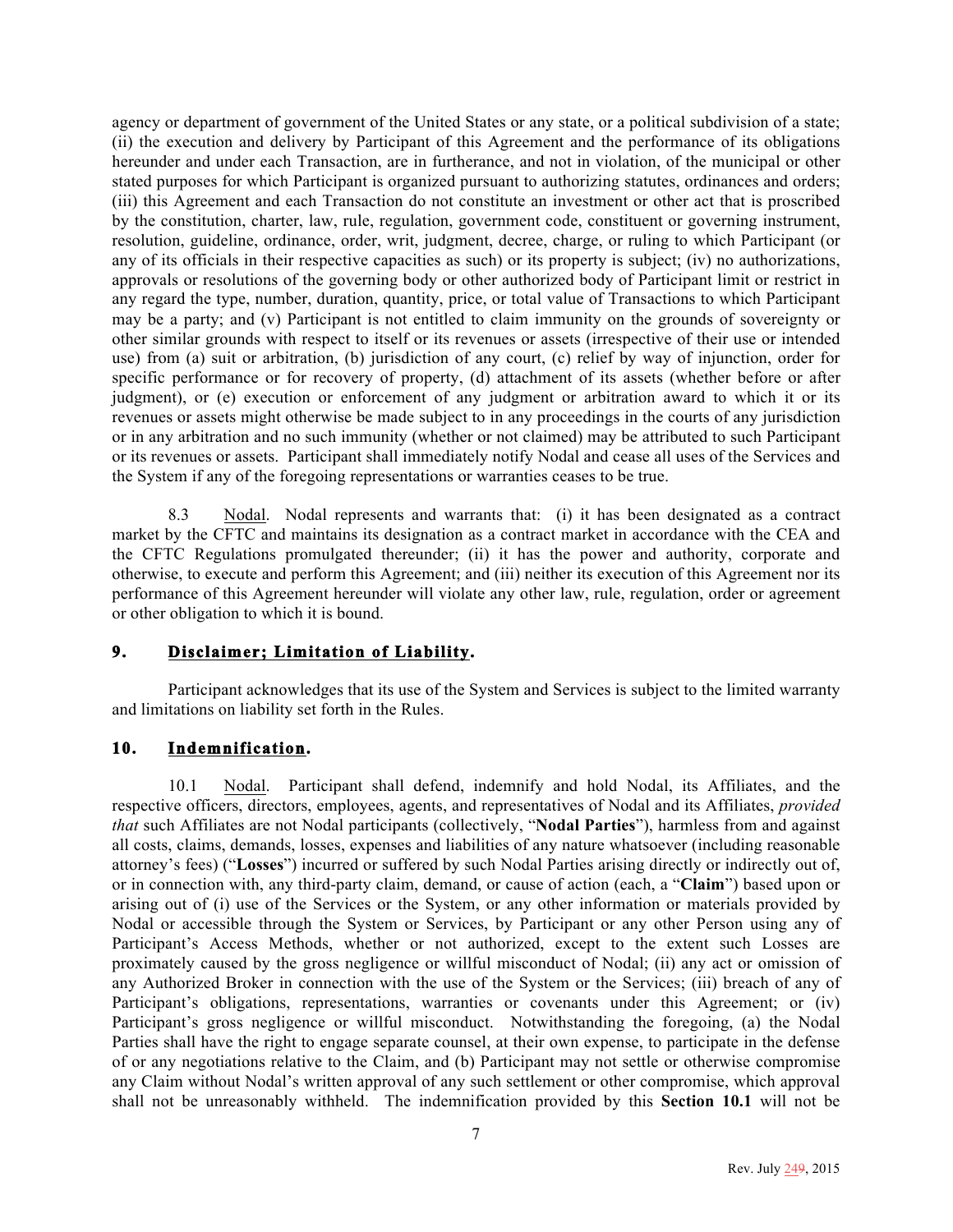deemed exclusive of any other rights to which a Nodal Party may be entitled under any agreement or otherwise, and will inure to the benefit of the successors, assigns, heirs, executors and administrators of such Nodal Party.

10.2 Clearing House. Participant shall defend, indemnify and hold the Clearing House harmless from and against all Losses directly or indirectly incurred by the Clearing House arising out of an act or omission of Participant in relation to a Transaction or Participant's use of the Services or the System.

## **11. Equitable Remedies.**

Participant acknowledges and agrees that the violation of its obligations under **Sections 2** or **8.1** would cause irreparable harm to Nodal, which harm may not be compensable solely by monetary damages, and that, therefore, in the event of an actual or threatened breach thereof by Participant, Nodal shall be entitled to injunctive and other equitable relief, without the necessity of proving monetary damages or posting a bond or other security. Any such equitable relief granted shall be without prejudice to any other rights and remedies as Nodal may have under this Agreement.

Both Parties acknowledge and agree that the violation of their respective obligations under **Section 6** would likewise cause irreparable harm to the other Party that may not be compensable solely by monetary damages. Therefore in the event of an actual or threatened breach thereof, the other Party shall be entitled to injunctive and other equitable relief without the necessity of proving monetary damages or posting a bond or other security. Any such equitable relief granted shall be without prejudice to any other rights and remedies as the Parties may have under this Agreement.

## **12. Dispute Resolution.**

Any disputes arising under this Agreement shall be brought in accordance with the dispute resolution provisions of the Rules.

# **13. Force Majeure.**

Participant acknowledges and agrees that Nodal's performance under this Agreement is subject to the force majeure provisions set out in the Rules.

#### **14. Notices.**

Except as otherwise expressly provided herein, all notices and other communications hereunder: (i) shall be in writing; (ii) may be delivered by hand, by any nationally recognized private courier or by facsimile; (iii) shall be effective (a) if delivered by hand or by courier on the date of delivery, and (b) if sent by facsimile, on the date it is received by a responsible employee or authorized agent of the recipient in legible form (it being agreed that the burden of proving receipt will be on the sender and will not be met by a transmission report generated by the sender's facsimile machine); and (iv) shall be addressed as follows (or to such other address or addresses as may hereafter be specified by notice given by one Party to the other):

| If to Nodal:                                                                                             | If to Participant:                                              |
|----------------------------------------------------------------------------------------------------------|-----------------------------------------------------------------|
| Nodal Exchange, LLC<br>8065 Leesburg Pike1921 Gallows<br>$rac{\text{Road}}{3^{\text{rd}} \text{ Floor}}$ | Such address listed on the signature page to this<br>Agreement. |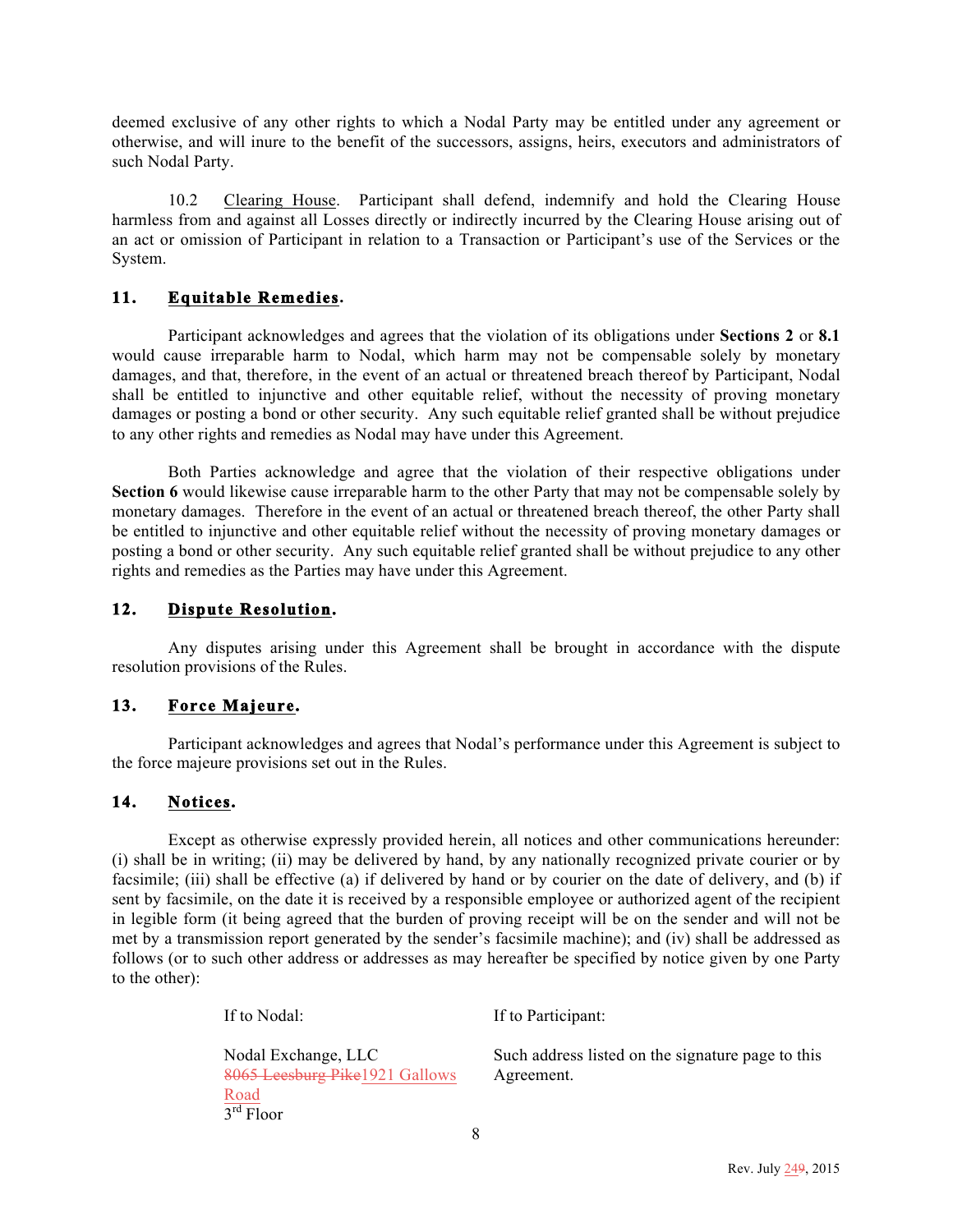ViennaTysons Corner, Virginia 22182 Attn: Legal Department Facsimile: 703-962-9850 Email: Legal@NodalExchange.com

# **15. Entire Agreement.**

This Agreement constitutes the entire understanding between the Parties, and supersedes all prior representations, agreements, negotiations and discussions between the Parties, with respect to the subject matter hereof.

# **16. Uniform Agreement; Amendments.**

As a matter of policy, Nodal requires all Persons who become Nodal participants to execute an agreement identical in form and substance hereto. Nodal nonetheless reserves the right to amend this Agreement, in whole or in part, at any time, *provided that* Nodal shall provide Participant (and all other Persons that are Nodal participants) (i) prior notice of any amendment; and (ii) at least fourteen (14) calendar days notice where Nodal reasonably believes such amendment is likely to materially and adversely affect Participant (and other Persons that are Nodal participants) or its (or their) rights or obligations under this Agreement, *provided further* that Nodal shall not amend **Sections 6.2, 10.2, 16** or **17**, to the extent that such Sections relate to rights granted to the Clearing House, without the express consent of the Clearing House. Participant's use of the System or Services following the effective date of any amendment shall constitute Participant's ratification of and agreement to the amendment. In addition to the methods permitted by **Section 14**, Nodal may notify Participant of amendments to this Agreement by posting such amendments on the Nodal Site or by e-mail. Participant may modify, supplement or otherwise amend this Agreement only pursuant to an instrument in writing signed on behalf of a duly authorized representative of each Party (and, if such modification, supplement or amendment would affect the rights of the Clearing House under **Sections 6.2, 10.2, 16** or **17** hereof, by a duly authorized representative of the Clearing House).

# **17. Binding Provisions; Third-Party Beneficiaries.**

This Agreement is binding upon, and shall inure to the benefit of, the Parties and their respective administrators, legal representatives, successors, and permitted assigns. The Parties agree that no provision of this Agreement is intended, expressly or by implication, to purport to confer a benefit or right of action upon a third party (whether or not in existence, and whether or not named, as of the Effective Date) other than the rights of a Nodal Party under **Section 10.1**, *except* that the Parties agree that the Clearing House is granted rights pursuant to **Sections 6.2 and 10.2** hereof, and shall be entitled to rely upon and enforce such rights directly against Participant.

# **18. Relationship.**

Nothing in this Agreement shall constitute or be deemed to establish a partnership, joint venture, association or employment relationship between the Parties hereto, and neither Party shall have the authority or power to bind the other Party, or to contract in the name of the other Party, in any manner or for any purpose.

#### **19. Assignment.**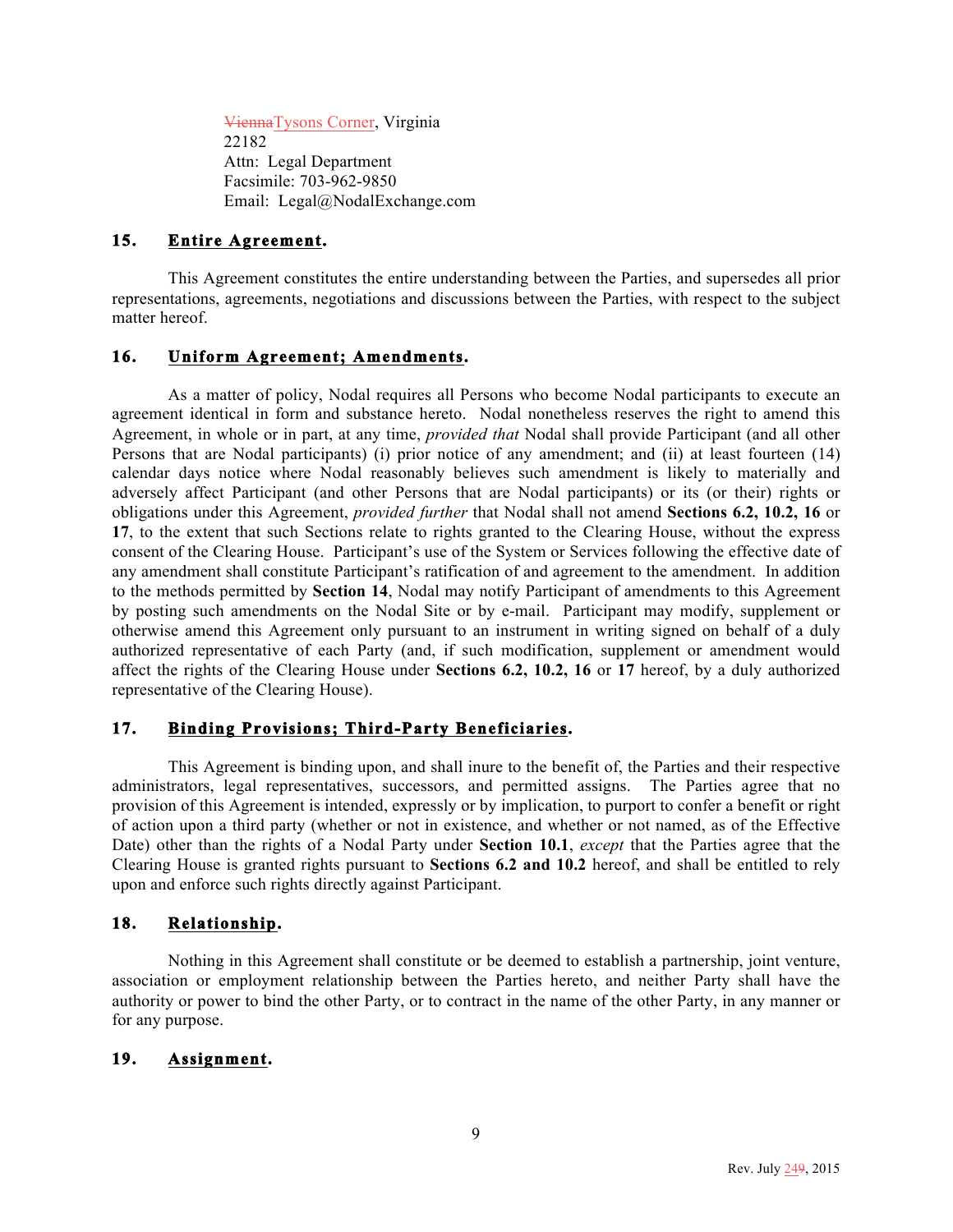Participant shall not assign or otherwise transfer this Agreement, or any of its rights or obligations under this Agreement, without the prior written approval of Nodal, which approval shall not be unreasonably withheld. For purposes of this **Section 19**, any assignment by Participant, whether by operation of law, under an order of any court, or pursuant to any plan of merger, consolidation or liquidation, shall be deemed an assignment for which Nodal's prior written consent is required, and any assignment made without such consent shall be void and of no effect as between the Parties hereto.

# **20. Separability of Provisions.**

Each provision of this Agreement shall be considered separable; and if, for any reason, any provision of this Agreement is determined by a court of competent jurisdiction to be invalid, unlawful, or unenforceable, such determination shall not affect the enforceability of the remainder of this Agreement or the validity, lawfulness, or enforceability of such provision in any other jurisdiction.

# **21. Waiver.**

The failure of a Party to exercise or enforce any right conferred upon it by this Agreement shall not be deemed to be a waiver of any such right or operate so as to bar the exercise or enforcement thereof at any time or times thereafter. No waiver by either Party hereunder shall be effective unless agreed to pursuant to a writing signed by an authorized representative of each Party.

## **22. Remedies Not Exclusive.**

No remedy conferred by any provision of this Agreement is intended to be exclusive of any other remedy, except as expressly provided in this Agreement, and each and every remedy shall be cumulative and shall be in addition to every other remedy given hereunder or now or hereafter existing in law or in equity or by statute or otherwise.

#### **23. Interpretation.**

References to sections are to sections of this Agreement, unless otherwise indicated. Section headings are inserted for convenience of reference only and shall not affect the construction of this Agreement. The singular number shall include the plural, and vice versa. Any use of the word "including" will be interpreted to mean "including, but not limited to," unless otherwise indicated.

# **24. Governing Law.**

Subject to the terms of **Section 12**, the validity and effectiveness of this Agreement shall be governed by, and construed and enforced in accordance with, the internal laws of the State of New York, without giving effect to the provisions, policies or principles of any state law relating to choice or conflict of laws. The Parties hereby consent to the venue and jurisdiction of the federal and state courts located in New York, New York, and waive any objection thereto. Each Party hereby waives its right to trial by jury in any such action.

## **25. Counterparts.**

This Agreement may be executed in one or more counterparts, each of which when so executed and delivered shall be deemed an original, and all of which together shall constitute one and the same instrument.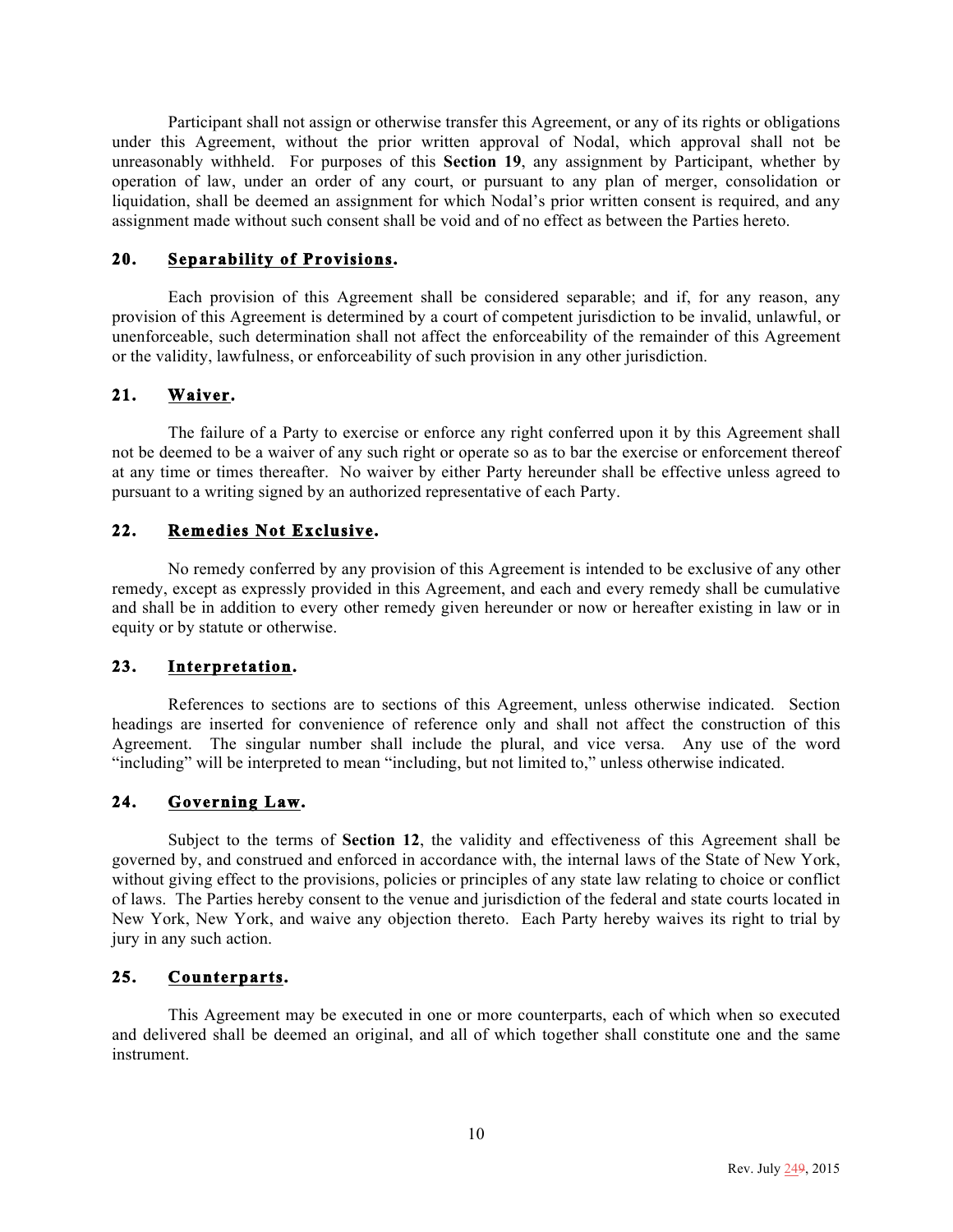## **26. FCM Clearing Members.**

To the extent that this Agreement is executed by an FCM Clearing Member that does not trade for its own account, such FCM Clearing Member acknowledges and agrees that it will be deemed a Participant hereunder upon accessing Documentation or when accessing the System or Services in order to liquidate Transactions and any resulting positions previously submitted to the Clearing House for the account of such FCM Clearing Member on behalf of a Nodal participant that has failed to perform its obligations to Nodal or such FCM Clearing Member (excluding, in either case, **Sections 4.1** and **4.2**  hereof, which shall not apply to such FCM Clearing Member).

> *[Remainder of page intentionally left blank. Signature page follows.]*